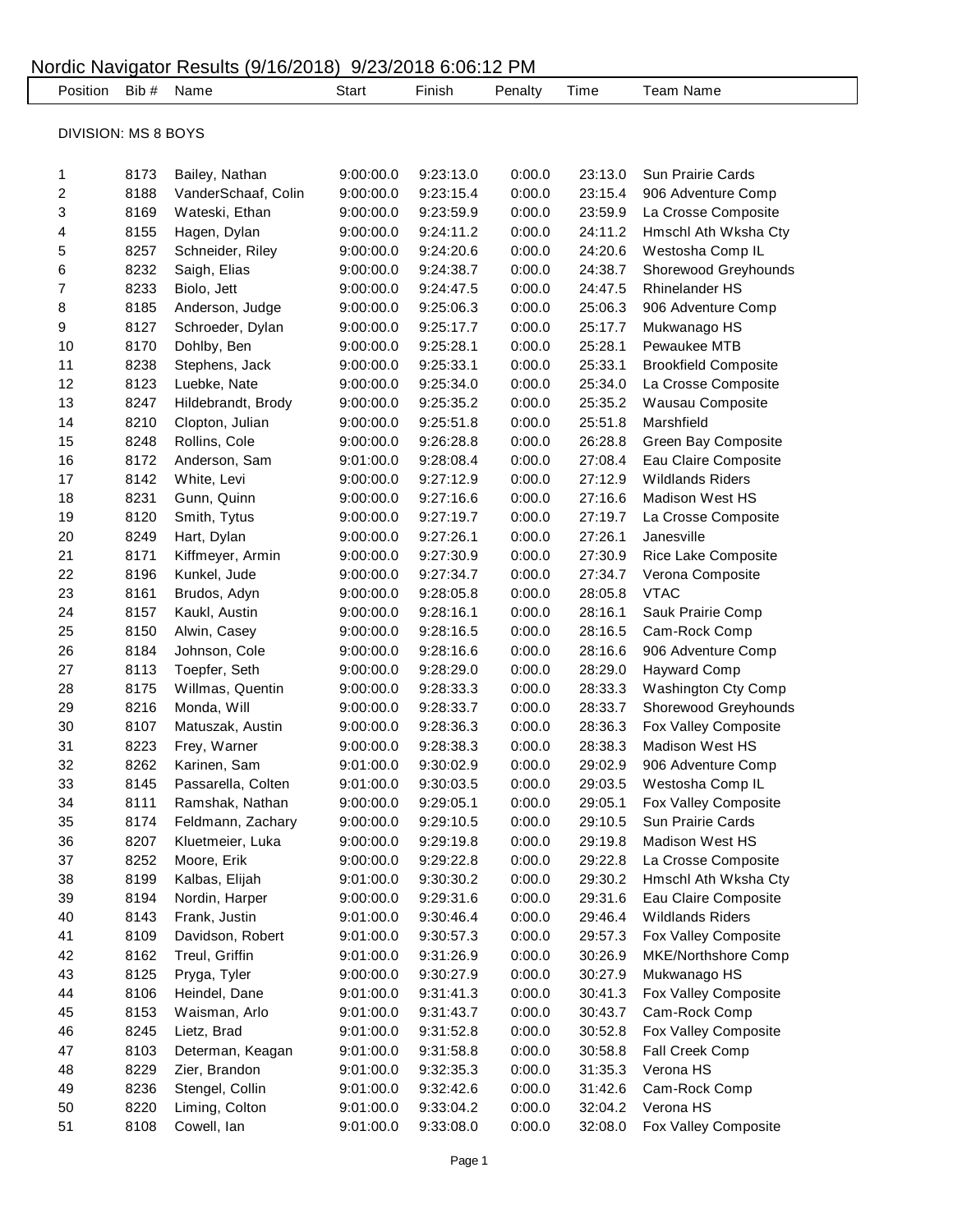## Nordic Navigator Results (9/16/2018) 9/23/2018 6:06:13 PM

| Position            | Bib # | Name                  | Start     | Finish    | Penalty | Time    | <b>Team Name</b>           |
|---------------------|-------|-----------------------|-----------|-----------|---------|---------|----------------------------|
| 52                  | 8206  | Wittenwyler, Max      | 9:01:00.0 | 9:33:21.7 | 0:00.0  | 32:21.7 | <b>Madison West HS</b>     |
| 53                  | 8244  | Valdes, Moises        | 9:01:00.0 | 9:33:43.7 | 0:00.0  | 32:43.7 | <b>BGMS Acosta Comp</b>    |
| 54                  | 8211  | Quarne, Nolan         | 9:01:00.0 | 9:33:47.5 | 0:00.0  | 32:47.5 | Marshfield                 |
| 55                  | 8195  | Klessig, Nevyn        | 9:01:00.0 | 9:34:06.8 | 0:00.0  | 33:06.8 | <b>SPASH</b>               |
| 56                  | 8213  | Grinker, Ezra         | 9:01:00.0 | 9:34:34.2 | 0:00.0  | 33:34.2 | Shorewood Greyhounds       |
| 57                  | 8167  | Graham, Jakob         | 9:01:00.0 | 9:34:38.5 | 0:00.0  | 33:38.5 | Lake Ctry Composite        |
| 58                  | 8135  | Koenig, Bryce         | 9:01:00.0 | 9:35:04.7 | 0:00.0  | 34:04.7 | Eau Claire Composite       |
| 59                  | 8159  | Olson, Fischer        | 9:01:00.0 | 9:35:04.8 | 0:00.0  | 34:04.8 | <b>VTAC</b>                |
| 60                  | 8138  | Loyd, Dieder          | 9:01:00.0 | 9:35:18.1 | 0:00.0  | 34:18.1 | <b>SPASH</b>               |
| 61                  | 8164  | Romzek, Mason         | 9:01:00.0 | 9:35:30.1 | 0:00.0  | 34:30.1 | Fox Valley Composite       |
| 62                  | 8137  | Loyd, Diezel          | 9:01:00.0 | 9:35:42.1 | 0:00.0  | 34:42.1 | <b>SPASH</b>               |
| 63                  | 8146  | Breeden, Dylan        | 9:01:00.0 | 9:35:49.0 | 0:00.0  | 34:49.0 | Westosha Comp NPier        |
| 64                  | 8105  | Suda, James           | 9:01:00.0 | 9:36:05.4 | 0:00.0  | 35:05.4 | Fox Valley Composite       |
| 65                  | 8241  | Varela, Jairo         | 9:01:00.0 | 9:37:36.6 | 0:00.0  | 36:36.6 | <b>BGMS Acosta Comp</b>    |
| 66                  | 8201  | Shepherd, Kai         | 9:01:00.0 | 9:37:38.7 | 0:00.0  | 36:38.7 | Sauk Prairie Comp          |
| 67                  | 8254  | Blyth, Rowan          | 9:01:00.0 | 9:37:50.4 | 0:00.0  | 36:50.4 | MKE MTB Composite          |
| 68                  | 8204  | Withrow, Caleb        | 9:01:00.0 | 9:37:52.6 | 0:00.0  | 36:52.6 | Madison West HS            |
| 69                  | 8139  | Vogel, Nick           | 9:01:00.0 | 9:37:53.7 | 0:00.0  | 36:53.7 | Washington Cty Comp        |
| 70                  | 8192  | Rauckman, Jonah       | 9:01:00.0 | 9:38:45.3 | 0:00.0  | 37:45.3 | Eau Claire Composite       |
| 71                  | 8240  | Varela, Jose          | 9:01:00.0 | 9:39:39.0 | 0:00.0  | 38:39.0 | <b>BGMS Acosta Comp</b>    |
| 72                  | 8227  | McNally, Chase        | 9:01:00.0 | 9:41:45.2 | 0:00.0  | 40:45.2 | Shorewood Greyhounds       |
| 73                  | 8250  | Jamrock, Max          | 9:01:00.0 | 9:42:57.1 | 0:00.0  | 41:57.1 | Fox Valley Composite       |
| 74                  | 8256  | Montalvo, Alex        | 9:01:00.0 | 9:47:01.6 | 0:00.0  | 46:01.6 | Marshfield                 |
| 75                  | 8239  | Davila-Leon, Leonardo | 9:01:00.0 | 9:47:05.1 | 0:00.0  | 46:05.1 | <b>BGMS Acosta Comp</b>    |
| 76                  | 8158  | Bernstein, Kale       | 9:01:00.0 | 9:48:05.3 | 0:00.0  | 47:05.3 | <b>VTAC</b>                |
| $77\,$              | 8255  | Navarro, Diego        | 9:01:00.0 | 9:56:05.2 | 0:00.0  | 55:05.2 | <b>BGMS Acosta Comp</b>    |
| DIVISION: MS 7 BOYS |       |                       |           |           |         |         |                            |
|                     |       |                       |           |           |         |         |                            |
| 1                   | 7167  | Grim, Corbin          | 9:02:00.9 | 9:27:59.7 | 0:00.0  | 25:58.7 | 906 Adventure Comp         |
| 2                   | 7186  | Basal, Lucas          | 9:02:00.9 | 9:28:01.7 | 0:00.0  | 26:00.7 | 906 Adventure Comp         |
| 3                   | 7163  | Lackman, Jack         | 9:02:00.9 | 9:28:17.5 | 0:00.0  | 26:16.5 | Wausau Composite           |
| 4                   | 7189  | Zydzik, Sawyer        | 9:02:00.9 | 9:28:26.0 | 0:00.0  | 26:25.1 | Wausau Composite           |
| 5                   | 7161  | Rogalla, Parker       | 9:02:00.9 | 9:29:21.6 | 0:00.0  | 27:20.7 | Sun Prairie Cards          |
| 6                   | 7104  | Horne, Wesley         | 9:02:00.9 | 9:29:51.4 | 0:00.0  | 27:50.4 | <b>Blackhawk Composite</b> |
| 7                   | 7134  | Galstad, Curtis       | 9:02:00.9 | 9:29:55.8 | 0:00.0  | 27:54.9 | Cam-Rock Comp              |
| 8                   | 7162  | Rogaczewski, Gabriel  | 9:02:00.9 | 9:30:11.4 | 0:00.0  | 28:10.5 | <b>Washington Cty Comp</b> |
| 9                   | 7118  | Belanger, Joey        | 9:03:12.0 | 9:31:37.1 | 0:00.0  | 28:25.0 | Rhinelander NW Comp        |
| 10                  | 7191  | Cherchian, Sam        | 9:02:00.9 | 9:30:31.0 | 0:00.0  | 28:30.1 | Sun Prairie Cards          |
| 11                  | 7192  | Luedke, Adam          | 9:02:00.9 | 9:30:59.0 | 0:00.0  | 28:58.0 | Wausau Composite           |
| 12                  | 7115  | Kopp, Kaden           | 9:02:00.9 | 9:31:14.9 | 0:00.0  | 29:14.0 | Ozaukee Composite          |
| 13                  | 7127  | Kuefler, Francis      | 9:02:00.9 | 9:31:28.1 | 0:00.0  | 29:27.1 | Cam-Rock Comp              |
| 14                  | 7195  | Knauf, John           | 9:03:12.0 | 9:32:45.9 | 0:00.0  | 29:33.8 | Wausau Composite           |
| 15                  | 7160  | Walsh, Luke           | 9:02:00.9 | 9:31:49.2 | 0:00.0  | 29:48.2 | Rice Lake Composite        |
| 16                  | 7110  | Schifano, Domenico    | 9:03:12.0 | 9:33:18.9 | 0:00.0  | 30:06.8 | Lake Ctry Composite        |
| 17                  | 7107  | Hankes, Westley       | 9:02:00.9 | 9:32:30.7 | 0:00.0  | 30:29.7 | Janesville                 |
| 18                  | 7178  | Tompkins, Luke        | 9:03:12.0 | 9:33:48.7 | 0:00.0  | 30:36.6 | Marshfield                 |
| 19                  | 7125  | Enright, Keaton       | 9:02:00.9 | 9:32:46.8 | 0:00.0  | 30:45.9 | Westosha Comp              |
| 20                  | 7166  | Holm, Griffen         | 9:02:00.9 | 9:32:49.8 | 0:00.0  | 30:48.8 | 906 Adventure Comp         |
| 21                  | 7184  | Olesen, Matthew       | 9:02:00.9 | 9:32:56.6 | 0:00.0  | 30:55.6 | Fox Valley Composite       |
| 22                  | 7112  | Moesch, Oscar         | 9:02:00.9 | 9:33:13.2 | 0:00.0  | 31:12.2 | La Crosse Composite        |
| 23                  | 7177  | Tompkins, Peter       | 9:03:12.0 | 9:34:24.4 | 0:00.0  | 31:12.3 | Marshfield                 |
| 24                  | 7137  | Dunnum, Nick          | 9:02:00.9 | 9:33:20.2 | 0:00.0  | 31:19.2 | Sauk Prairie Comp          |
| 25                  | 7176  | Hubanks, Theo         | 9:03:12.0 | 9:34:49.6 | 0:00.0  | 31:37.5 | <b>Madison West HS</b>     |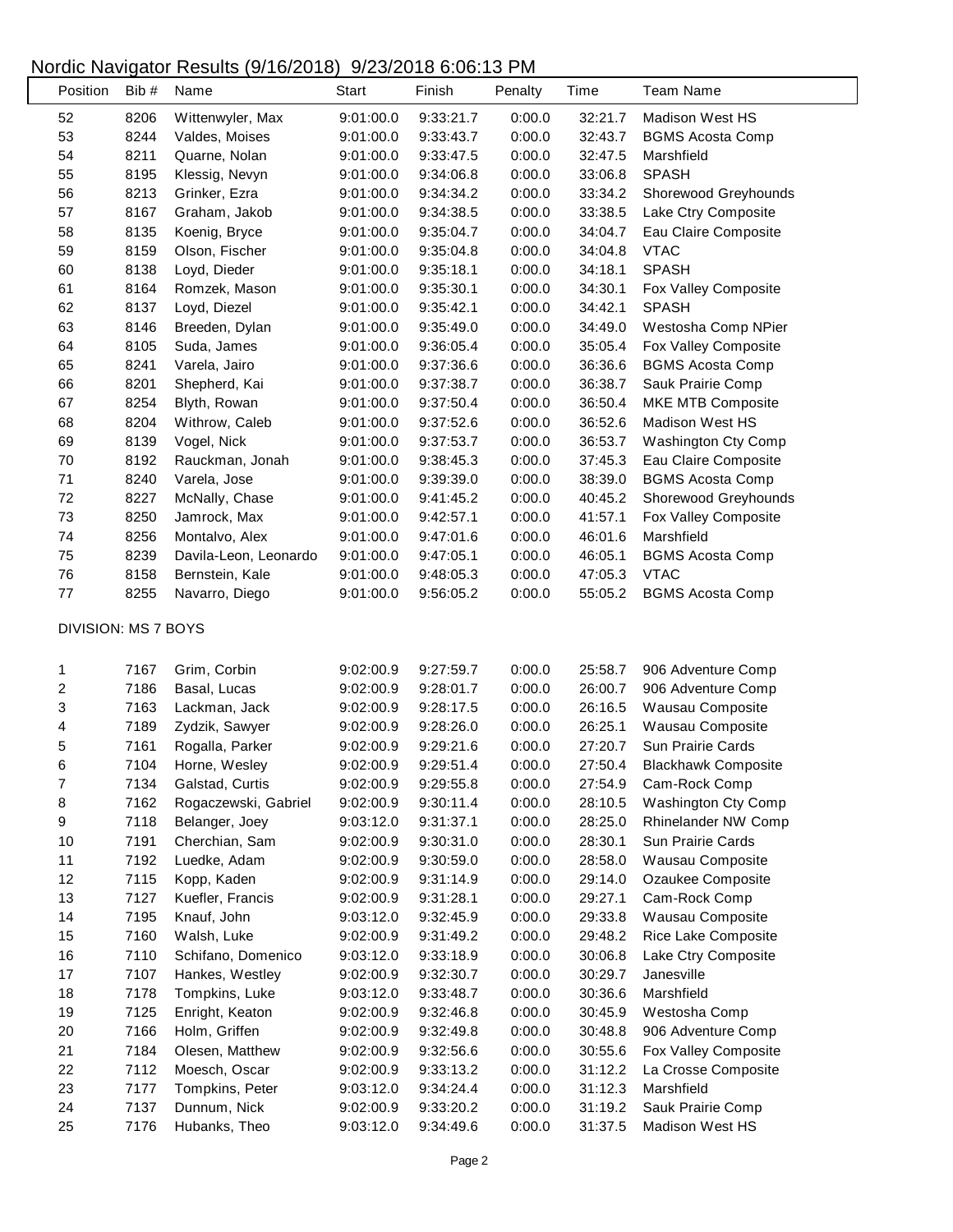## Nordic Navigator Results (9/16/2018) 9/23/2018 6:06:13 PM

| Position                | Bib#                | Name                | <b>Start</b> | Finish    | Penalty | Time    | <b>Team Name</b>           |
|-------------------------|---------------------|---------------------|--------------|-----------|---------|---------|----------------------------|
| 26                      | 7111                | Taggett, Cole       | 9:02:00.9    | 9:33:43.6 | 0:00.0  | 31:42.6 | Lake Ctry Composite        |
| 27                      | 7139                | Anderton, Jack      | 9:02:00.9    | 9:33:49.1 | 0:00.0  | 31:48.2 | 906 Adventure Comp         |
| 28                      | 7103                | Gasch, Logan        | 9:02:00.9    | 9:34:11.2 | 0:00.0  | 32:10.2 | <b>Blackhawk Composite</b> |
| 29                      | 7168                | Kangas, lan         | 9:03:12.0    | 9:35:26.1 | 0:00.0  | 32:14.0 | 906 Adventure Comp         |
| $30\,$                  | 7119                | Denis, Gavin        | 9:02:00.9    | 9:34:22.9 | 0:00.0  | 32:21.9 | Rhinelander NW Comp        |
| 31                      | 7151                | Knick, Aiden        | 9:03:12.0    | 9:35:42.3 | 0:00.0  | 32:30.2 | Westosha Comp NPier        |
| 32                      | 7172                | Shea, Michael       | 9:02:00.9    | 9:34:35.6 | 0:00.0  | 32:34.7 | Menomonee Falls HS         |
| 33                      | 7164                | Hutchens, Tanner    | 9:02:00.9    | 9:34:44.3 | 0:00.0  | 32:43.3 | Cam-Rock Comp              |
| 34                      | 7100                | Larson, Jim         | 9:03:12.0    | 9:36:19.5 | 0:00.0  | 33:07.5 | <b>Blackhawk Composite</b> |
| 35                      | 7130                | Phillips, Jack      | 9:02:00.9    | 9:35:12.3 | 0:00.0  | 33:11.4 | Cam-Rock Comp              |
| 36                      | 7117                | Stenseth, Gavin     | 9:02:00.9    | 9:35:24.1 | 0:00.0  | 33:23.2 | Rice Lake Composite        |
| 37                      | 7171                | Koehn, Carlos       | 9:03:12.0    | 9:36:47.5 | 0:00.0  | 33:35.4 | Marshfield                 |
| 38                      | 7181                | Best, Angus         | 9:03:12.0    | 9:37:20.7 | 0:00.0  | 34:08.6 | <b>Blackhawk Composite</b> |
| 39                      | 7106                | Thompson, Warren    | 9:03:12.0    | 9:37:31.0 | 0:00.0  | 34:19.0 | <b>Hayward Comp</b>        |
| 40                      | 7150                | Oksiuta, Ben        | 9:03:12.0    | 9:37:38.0 | 0:00.0  | 34:26.0 | <b>SPASH</b>               |
| 41                      | 7179                | Fendyke, Joshua     | 9:03:12.0    | 9:38:01.1 | 0:00.0  | 34:49.0 | Shorewood Greyhounds       |
| 42                      | 7185                | Theis, Joey         | 9:03:12.0    | 9:38:04.4 | 0:00.0  | 34:52.3 | La Crosse Composite        |
| 43                      | 7147                | Kovacs, Stefan      | 9:03:12.0    | 9:38:06.5 | 0:00.0  | 34:54.4 | La Crosse Composite        |
| 44                      | 7131                | Cooke, Archie       | 9:03:12.0    | 9:38:08.6 | 0:00.0  | 34:56.6 | Cam-Rock Comp              |
| 45                      | 7143                | Kreitlow, Nick      | 9:02:00.9    | 9:36:59.0 | 0:00.0  | 34:58.0 | Lake Ctry Composite        |
| 46                      | 7124                | Leighty, Cameron    | 9:02:00.9    | 9:37:40.3 | 0:00.0  | 35:39.3 | Westosha Comp SPort        |
| 47                      | 7109                | Abbott, Cap         | 9:03:12.0    | 9:38:54.6 | 0:00.0  | 35:42.6 | Janesville                 |
| 48                      | 7197                | Frederico, Jose     | 9:02:00.9    | 9:38:05.2 | 0:00.0  | 36:04.3 | MKE MTB Composite          |
| 49                      | 7158                | Bockhorst, Miles    | 9:03:12.0    | 9:39:43.3 | 0:00.0  | 36:31.2 | <b>MKE/Northshore Comp</b> |
| 50                      | 7140                | Mosher, Jack        | 9:03:12.0    | 9:39:58.6 | 0:00.0  | 36:46.5 | Fall Creek Comp            |
| 51                      | 7159                | Susedik, Aiden      | 9:03:12.0    | 9:40:05.7 | 0:00.0  | 36:53.6 | <b>Hayward Comp</b>        |
| 52                      | 7121                | Alt, Adam           | 9:03:12.0    | 9:40:17.1 | 0:00.0  | 37:05.0 | Sun Prairie Cards          |
| 53                      | 7169                | Vincent, Bradley    | 9:03:12.0    | 9:40:19.1 | 0:00.0  | 37:07.1 | <b>Madison West HS</b>     |
| 54                      | 7175                | Gottschalk, Matthew | 9:03:12.0    | 9:40:22.0 | 0:00.0  | 37:09.9 | Shorewood Greyhounds       |
| 55                      | 7132                | Smith, Liam         | 9:03:12.0    | 9:40:47.5 | 0:00.0  | 37:35.4 | Cam-Rock Comp              |
| 56                      | 7123                | Place, Jack         | 9:03:12.0    | 9:41:09.9 | 0:00.0  | 37:57.8 | Wausau East                |
| 57                      | 7174                | Shanti, Javier      | 9:03:12.0    | 9:41:17.1 | 0:00.0  | 38:05.0 | Shorewood Greyhounds       |
| 58                      | 7198                | Munter, Judah       | 9:03:12.0    | 9:41:43.1 | 0:00.0  | 38:31.0 | Shorewood Greyhounds       |
| 59                      | 7135                | Logothetis, Yiannis | 9:03:12.0    | 9:41:54.0 | 0:00.0  | 38:42.0 | Cam-Rock Comp              |
| 60                      | 7122                | Iggulden, Nathan    | 9:03:12.0    | 9:42:47.4 | 0:00.0  | 39:35.3 | Sun Prairie Cards          |
| 61                      | 7157                | Kent, Jacob         | 9:03:12.0    | 9:45:17.3 | 0:00.0  | 42:05.2 | MKE/Northshore Comp        |
| 62                      | 7156                | May, Michael        | 9:03:12.0    | 9:51:04.4 | 0:00.0  | 47:52.3 | MKE/Northshore Comp        |
| 63                      | 7114                | Strong, Rowan       | 9:03:12.0    | 9:51:49.8 | 0:00.0  | 48:37.7 | La Crosse Composite        |
|                         |                     |                     |              |           |         |         |                            |
|                         | DIVISION: MS 6 BOYS |                     |              |           |         |         |                            |
| 1                       | 6157                | sahs, Thaddeus      | 9:04:03.8    | 9:32:13.0 | 0:00.0  | 28:09.2 | Green Bay Composite        |
| 2                       | 6178                | Gengler, Hunter     | 9:04:03.8    | 9:32:59.7 | 0:00.0  | 28:55.9 | Independent Racers         |
| 3                       | 6171                | Beversdorf, Bodee   | 9:04:03.8    | 9:33:06.0 | 0:00.0  | 29:02.2 | Wausau East                |
| $\overline{\mathbf{4}}$ | 6156                | DiPiazza, Samuel    | 9:04:03.8    | 9:33:21.0 | 0:00.0  | 29:17.2 | Fox Valley Composite       |
| 5                       | 6155                | Dehlin, Sam         | 9:04:03.8    | 9:34:08.8 | 0:00.0  | 30:05.0 | 906 Adventure Comp         |
| 6                       | 6182                | Zinda, Calvin       | 9:04:03.8    | 9:35:35.2 | 0:00.0  | 31:31.4 | Fox Valley Composite       |
| $\boldsymbol{7}$        | 6120                | Ellis, Jarret       | 9:04:03.8    | 9:36:00.7 | 0:00.0  | 31:56.9 | La Crosse Composite        |
| 8                       | 6140                | Hagen, Cody         | 9:04:03.8    | 9:36:56.9 | 0:00.0  | 32:53.1 | Hmschl Ath Wksha Cty       |
| $\boldsymbol{9}$        | 6146                | Morse, Arlo         | 9:04:03.8    | 9:36:58.5 | 0:00.0  | 32:54.7 | <b>Hayward Comp</b>        |
| 10                      | 6158                | Stark, Cayden       | 9:04:03.8    | 9:37:29.7 | 0:00.0  | 33:25.9 | Lake Ctry Composite        |
| 11                      | 6116                | Mirek, Cole         | 9:05:07.2    | 9:38:50.6 | 0:00.0  | 33:43.3 | Lake Ctry Composite        |
| 12                      | 6152                | Olenick, Jon        | 9:04:03.8    | 9:38:04.2 | 0:00.0  | 34:00.4 | Westosha Comp              |
| 13                      | 6145                | Humphreys, Aiden    | 9:04:03.8    | 9:38:13.2 | 0:00.0  | 34:09.4 | Fox Valley Composite       |
|                         |                     |                     |              |           |         |         |                            |